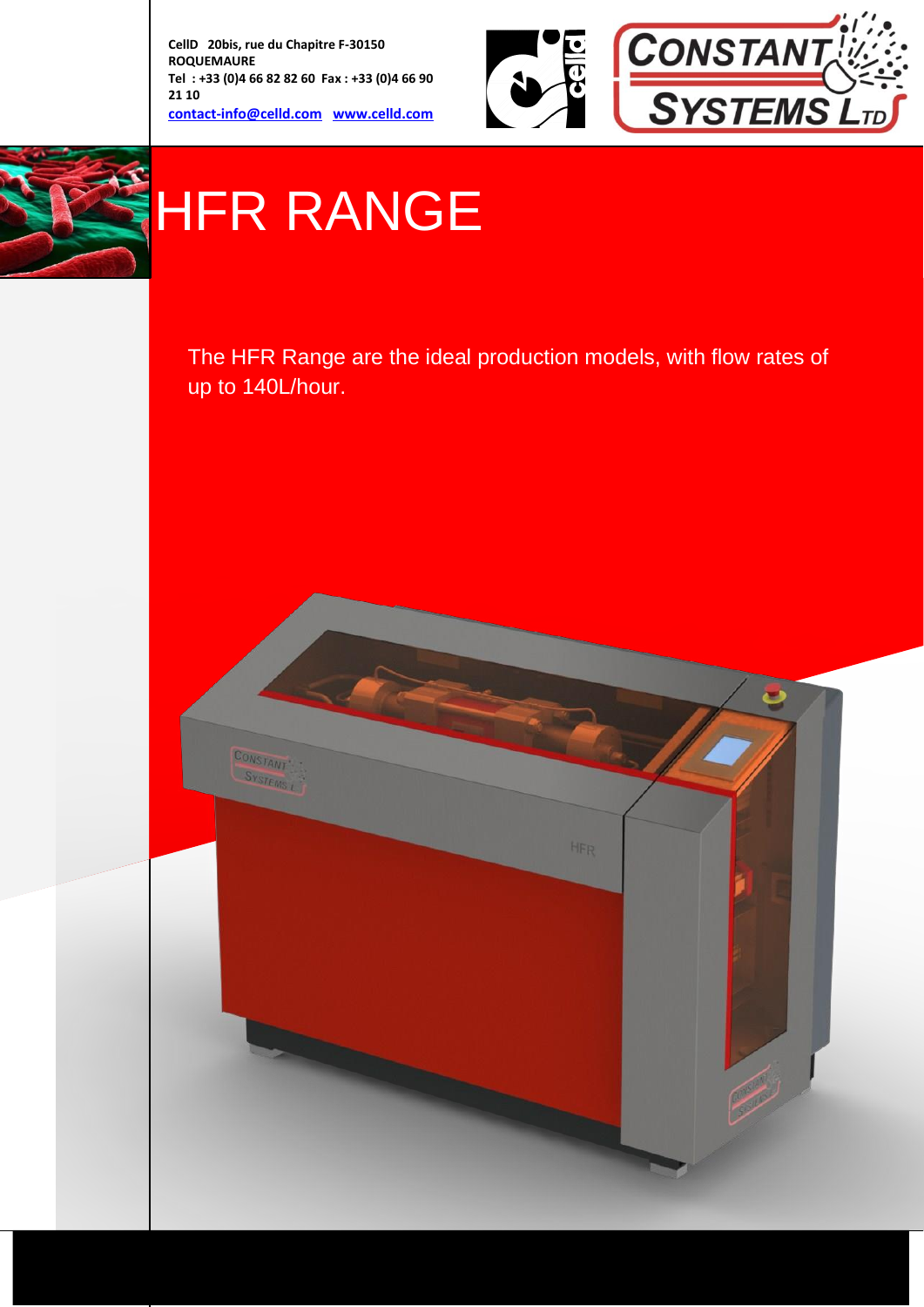



### **HFR RANGE**

- Incorporates our unique disruption mechanism and precise hydraulic operating control system
- Disruption pressure easily and accurately set and displayed digitally with a range of up to 40Kpsi as standard
- Automatic shut down when process is complete
- Various flow rates are available depending on desired maximum pressure
- Pressure consistent and stable during the disruption cycle
- Standard tri-clover fittings for inlet and outlet—allows direct connections to upstream and downstream equipment
- Full scalability across full range of Constant Systems Ltd cell disruptors
- Materials in contact with sample—316L and F51 duplex stainless steel or equivalent, synthetic sapphire, EPDM, GLFPTFE & PEEK 450G \*
- IQ/OQ available on request

**Temperature control:** Coiled sample delivery tube is contained within independently sealed chamber. Circulating chiller is required for cooling.